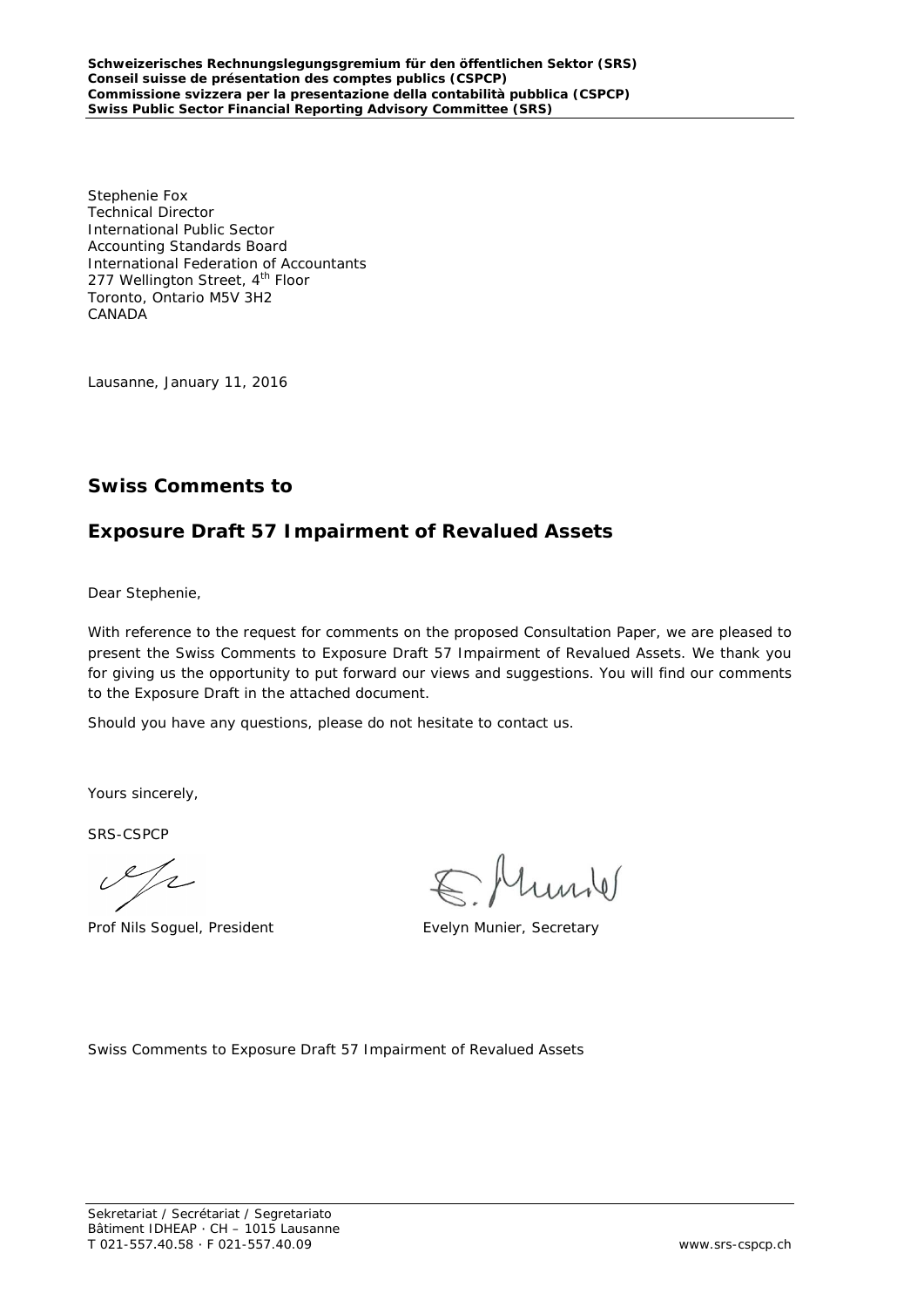## **Swiss Comment to**

# **ED 57: Impairment of Revalued Assets**

### Table of Content **Page**